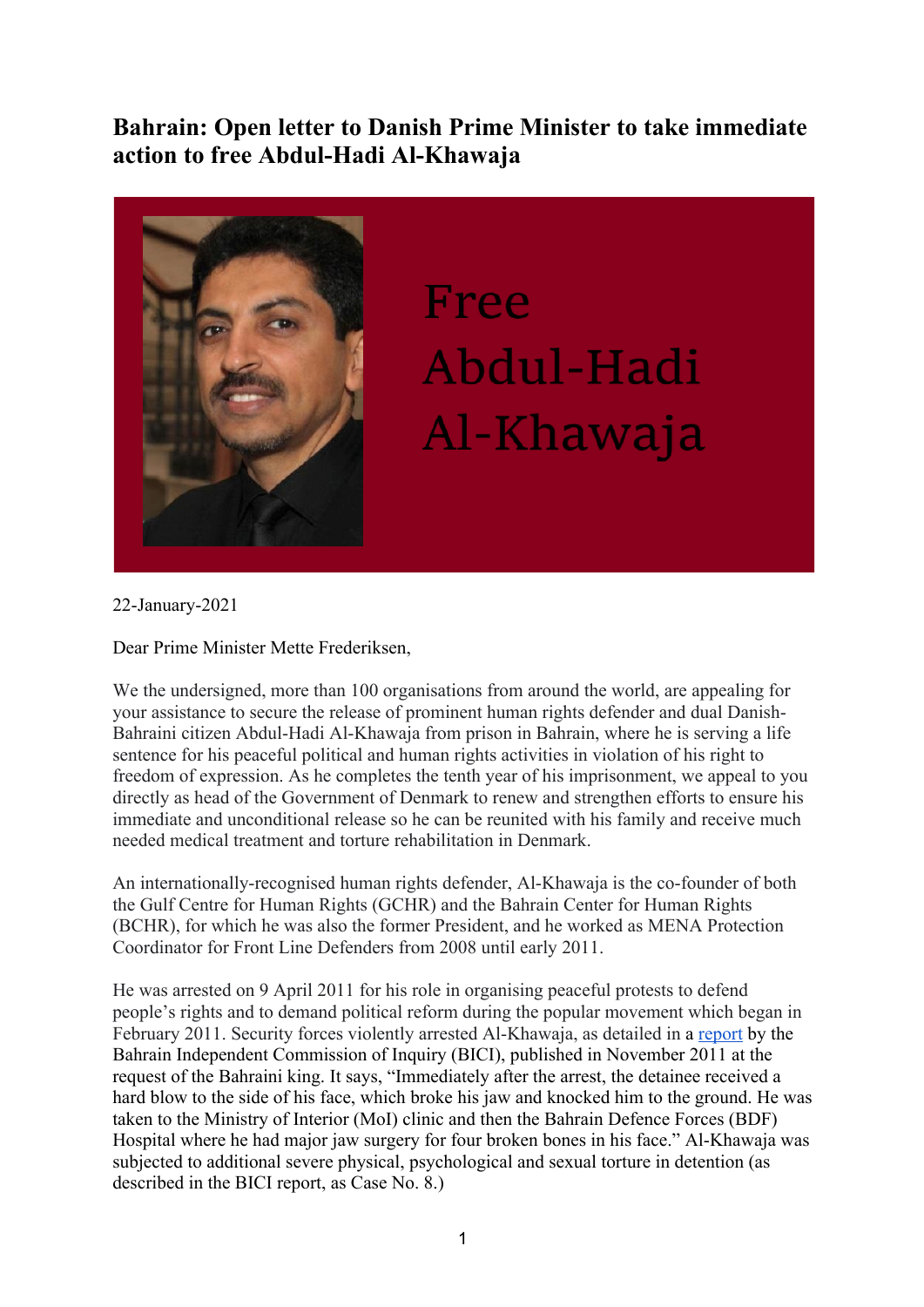Security officers tortured Al-Khawaja directly after his major jaw surgery, while blindfolded and restrained to a military hospital bed, which forced the doctor to ask the security officers to stop as it would undo the surgical work. Almost ten years later he still suffers from chronic pain and requires additional surgery to remove the metal plates and screws that were used to reattach his jaw. Despite continuous requests, including through Danish diplomats, his medical records were not shared with the family for a second opinion and recently the authorities claimed that the records had "gone missing".

In June 2011, Al-Khawaja was sentenced to life imprisonment following unfair trials in courts that did not comply with Bahraini criminal law or international fair trial standards.

In a recent call, Al-Khawaja listed four concerns, including that prison authorities placed restrictions on phone calls with his family whom he hasn't seen in person since January 2020 due to Covid-19, and confiscated hundreds of his books and reading materials. He also stated that prison authorities are arbitrarily denying him proper medical treatment and refusing to refer him to specialists for surgeries he requires. Denying a prisoner adequate medical care violates the United Nations Standard Minimum Rules for the Treatment of Prisoners, known as the Nelson Mandela Rules.

Finally, Al-Khawaja continues to protest his arbitrary detention. Since his arrest, Al-Khawaja has undertaken six hunger strikes (of liquids only), including one lasting 110 days in 2012, to protest conditions in Jau Prison and his unjust imprisonment. Shortly after his arrest, the UN Working Group on Arbitrary Detention **concluded** that Al-Khawaja's arrest is arbitrary, as it resulted from his exercise of the fundamental rights to freedom of expression, peaceful assembly, and association, and called for his release.

In March 2020, at the start of the Covid-19 pandemic, Bahrain released 1,486 prisoners, 901 of whom received royal pardons on "humanitarian grounds." However, Al-Khawaja and other prominent human rights defenders and activists - many of whom are older and/or suffer from underlying medical conditions - were not among those released.

We appreciate the efforts of Foreign Minister Jeppe Kofod, who supported resolutions at the European Parliament when he was a member, in 2014 and 2017, calling for Al-Khawaja, as well as other human rights defenders detained in Bahrain as a result of their peaceful and legitimate human rights work, to be freed.

Today, we the undersigned organisations appeal to you personally to facilitate negotiations between your government and the government of Bahrain to secure the immediate and unconditional freedom of a Danish citizen who has been unjustly detained for almost a decade so that he can receive proper medical treatment and be reunited with his family.

Sincerely,

- ACAT Belgium (Action by Christians for the Abolition of Torture)
- ACAT Česká Republika (Action by Christians for the Abolition of Torture)
- ACAT Germany (Action by Christians for the Abolition of Torture)
- ACAT Italy (Action by Christians for the Abolition of Torture)
- ACAT Luxembourg (Action by Christians for the Abolition of Torture)
- ACAT Spain-Catalonia (Action by Christians for the Abolition of Torture)
- ACAT Switzerland (Action by Christians for the Abolition of Torture)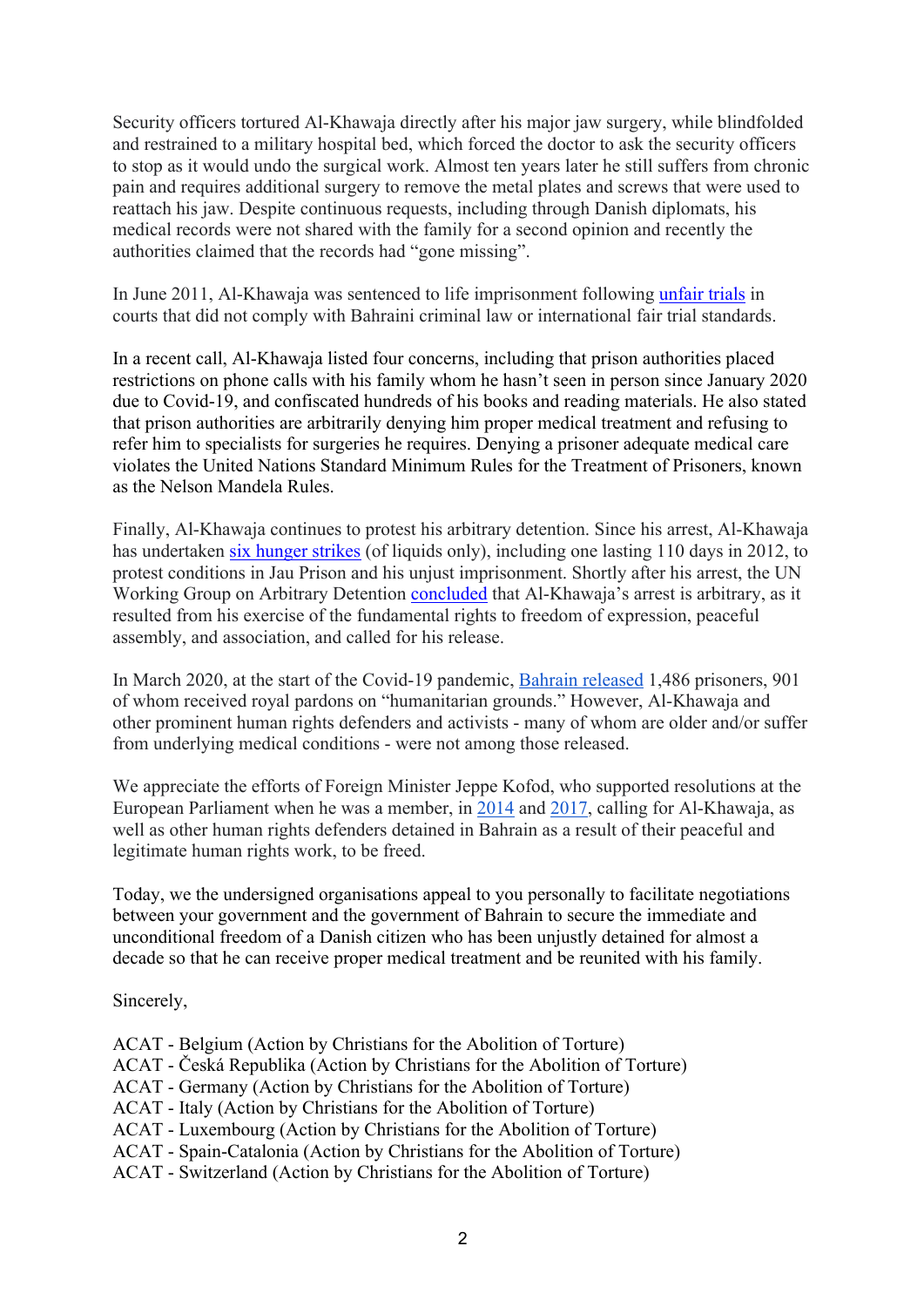ACAT - UK (Action by Christians for the Abolition of Torture) ACAT - USA (Action by Christians for the Abolition of Torture) Access Center for Human Rights (ACHR) Aflami Al-Haq Al-Marsad-Arab Human Rights Centre in Golan Heights Americans for Democracy & Human Rights in Bahrain (ADHRB) Amman Center for Human Rights Studies (ACHRS) Amnesty International Arab Women Organization of Jordan Arabic Network for Human Rights Information (ANHRI) ARTICLE 19 Association for Freedom of Thought and Expression (AFTE) Association of Caribbean Media Workers Bahrain Center for Human Rights (BCHR) Bahrain Human Rights Society Bahrain Institute for Rights and Democracy (BIRD) Bahrain Press Association Btselem Bytes for All, Pakistan Cairo Institute for Human Rights Studies (CIHRS) Cambodian Center for Human Rights (CCHR) CARAM Asia Cartoonists Rights Network International (CRNI) CIVICUS Civil Society Institute - Armenia CODESA Western Sahara Committee on the Administration of Justice (CAJ) UKCommunity Media Forum Europe (CMFE) Czech League of Human Rights Dakhla Bay Network for Association Work & Development Danish PEN Electronic Frontier Foundation (EFF) English PEN European Center for Democracy and Human Rights (ECDHR) Finnish League for Human Rights Free Media Movement (FMM) Freedom Now - Morocco Front Line Defenders German PEN Center Global Focus Globe International Center Gulf Centre for Human Rights (GCHR) Hellenic League for Human Rights Human Rights Association (Turkey) Human Rights Foundation of Turkey Human Rights Sentinel Human Rights Watch HUMENA for Human Rights and Civic Engagement Independent Journalism Center - Moldova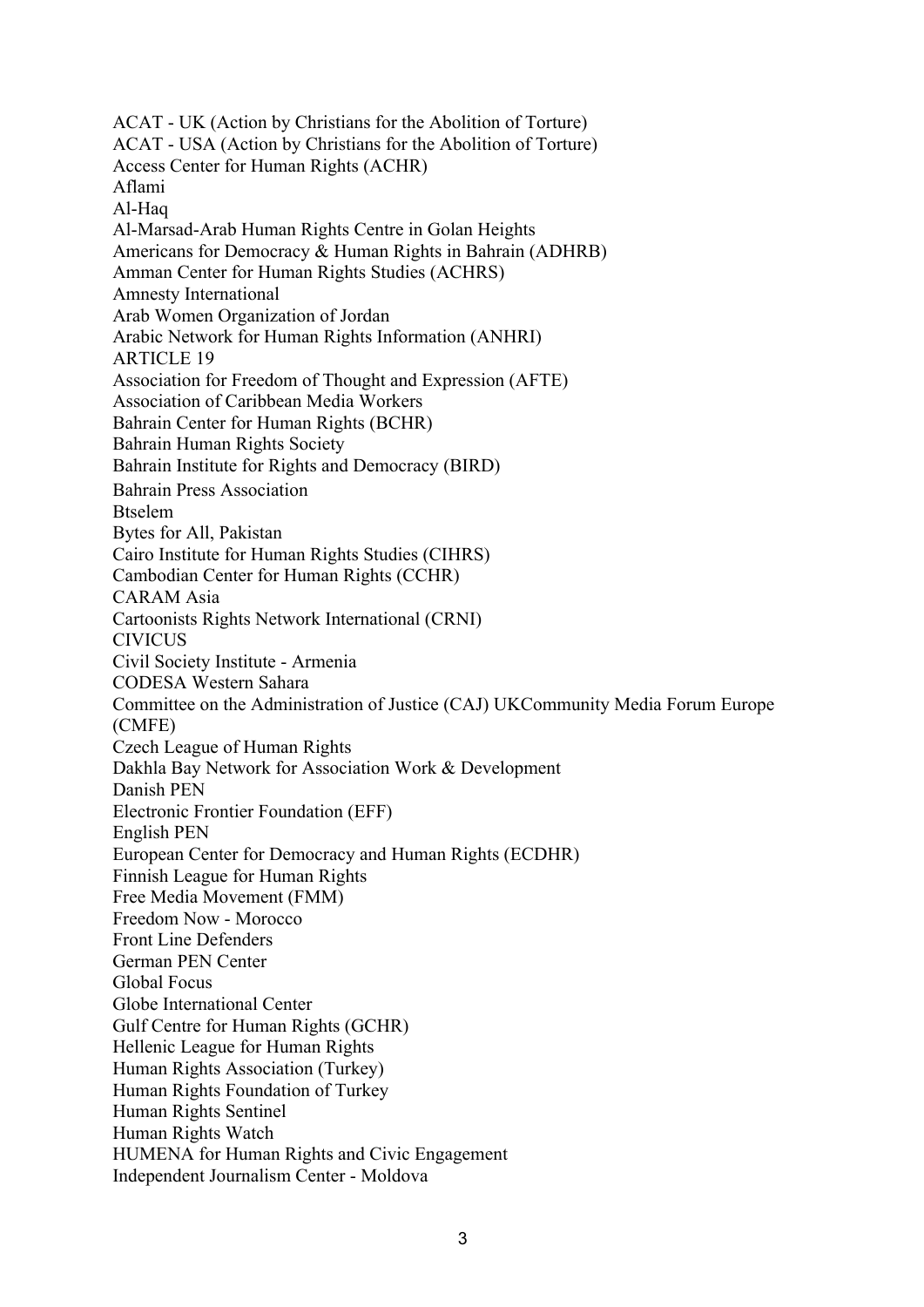Initiative for Freedom of Expression – Turkey (IFoX) Innovation for Change - Middle East and North Africa Hub INREDH - Ecuador International Federation for Human Rights (FIDH), in the framework of the Observatory for the Protection of Human Rights Defenders International Media Support (IMS) International Organisation for Women Detainees International Press Centre (IPC) International Service for Human Rights (ISHR) Iraqi Al-Amal Assoiation Iraqi Journalists Rights Defence Association Iraqi Network for Social Media – INSM Network Iraqi Observatory for Human Rights (IOHR) Iraqi Observatory for Press Freedoms Lao Movement for Human Rights Latvian Human Rights Committee Maharat Foundation Media Foundation for West Africa (MFWA) Media Institute of Southern Africa, Zimbabwe (MISA-Zimbabwe) Media Watch, Bangladesh MENA Prison Forum Metro Center for Journalists Rights and Advocacy Moroccan Association for Human Rights Mwatana for Human Rights National Commission for Human Rights, Dominican Republic (CNDH-RD) National Forum of Human Rights No Borders Humanity Organization (NBH) Nophotozone Pacific Islands News Association (PINA) Pariwartan Sanchar Samuha PAX for Peace PEN Canada PEN International PEN Iraq Portuguese League for Human Rights - Civitas Protection Organization for Digital Rights Ramallah Center for Human Rights Studies (RCHRS) Rays of Hope Support Initiative Rural Media Network Pakistan Sisters' Arab Forum for Human Rights South East Europe Media Organisation (SEEMO) Syrian Center for Legal Studies and Researches Syrian Center for Media and Freedom of Expression (SCM) Tunisian League for Human Rights (LTDH) Vigilance for Democracy and the Civic State Wlad Al-Bilad Network for Development World Association of Community Radio Broadcasters (AMARC) World Human Rights Forum World Organisation Against Torture (OMCT), in the framework of the Observatory for the Protection of Human Rights Defenders